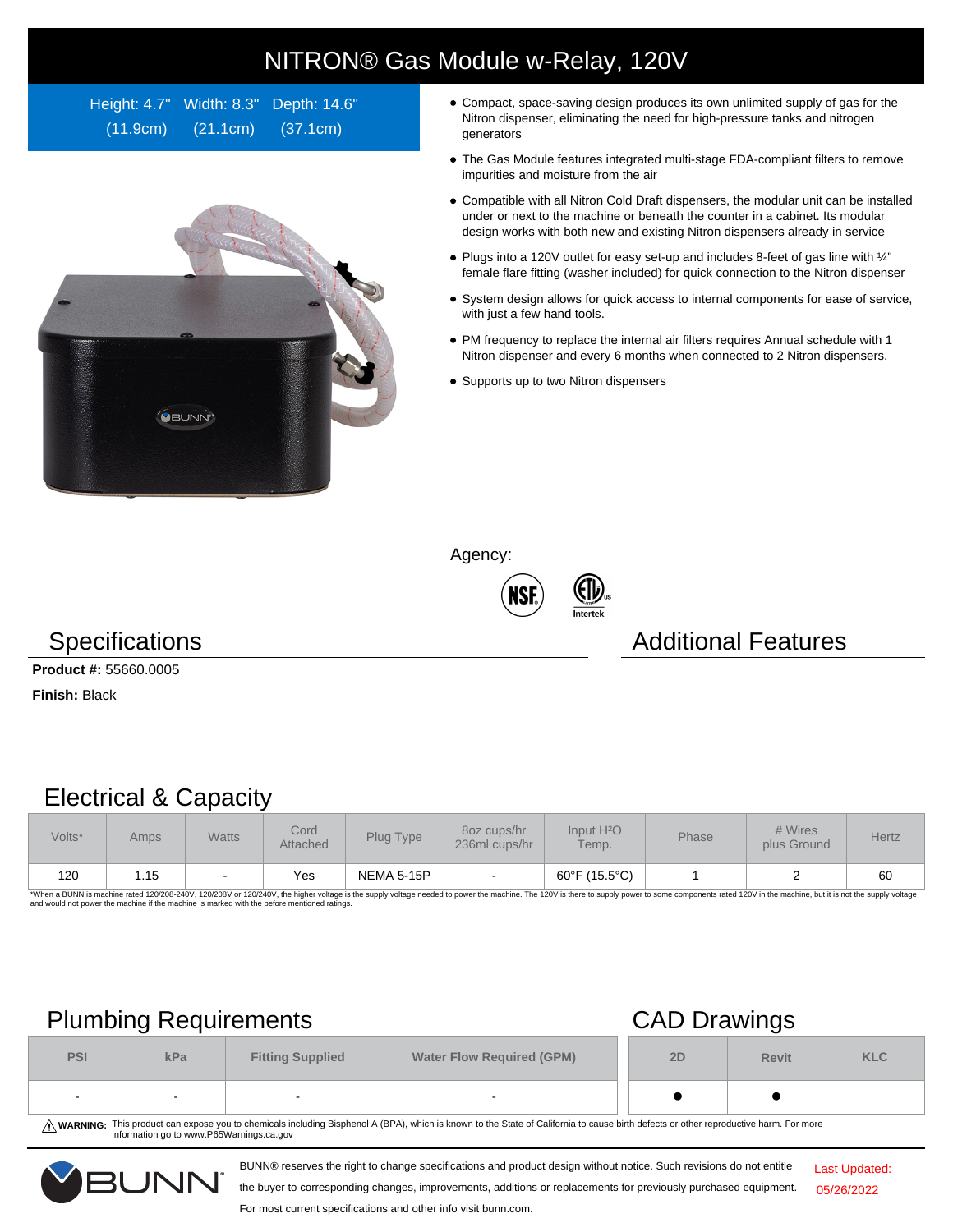

| Unit          |                   |         |          | <b>Shipping</b> |          |          |            |                       |  |
|---------------|-------------------|---------|----------|-----------------|----------|----------|------------|-----------------------|--|
|               | Height            | Width   | Depth    | Height          | Width    | Depth    | Weight     | <b>Volume</b>         |  |
| English       | 4.7 in.           | 8.3 in. | 14.6 in. | $10.1$ in.      | 12.9 in. | 18.4 in. | 14.920 lbs | 1.389 ft <sup>3</sup> |  |
| <b>Metric</b> | $11.9 \text{ cm}$ | 21.1 cm | 37.1 cm  | 25.6 cm         | 32.9 cm  | 46.8 cm  | 6.768 kgs  | $0.039 \text{ m}^3$   |  |



BUNN® reserves the right to change specifications and product design without notice. Such revisions do not entitle the buyer to corresponding changes, improvements, additions or replacements for previously purchased equipment. For most current specifications and other info visit bunn.com. Last Updated: 05/26/2022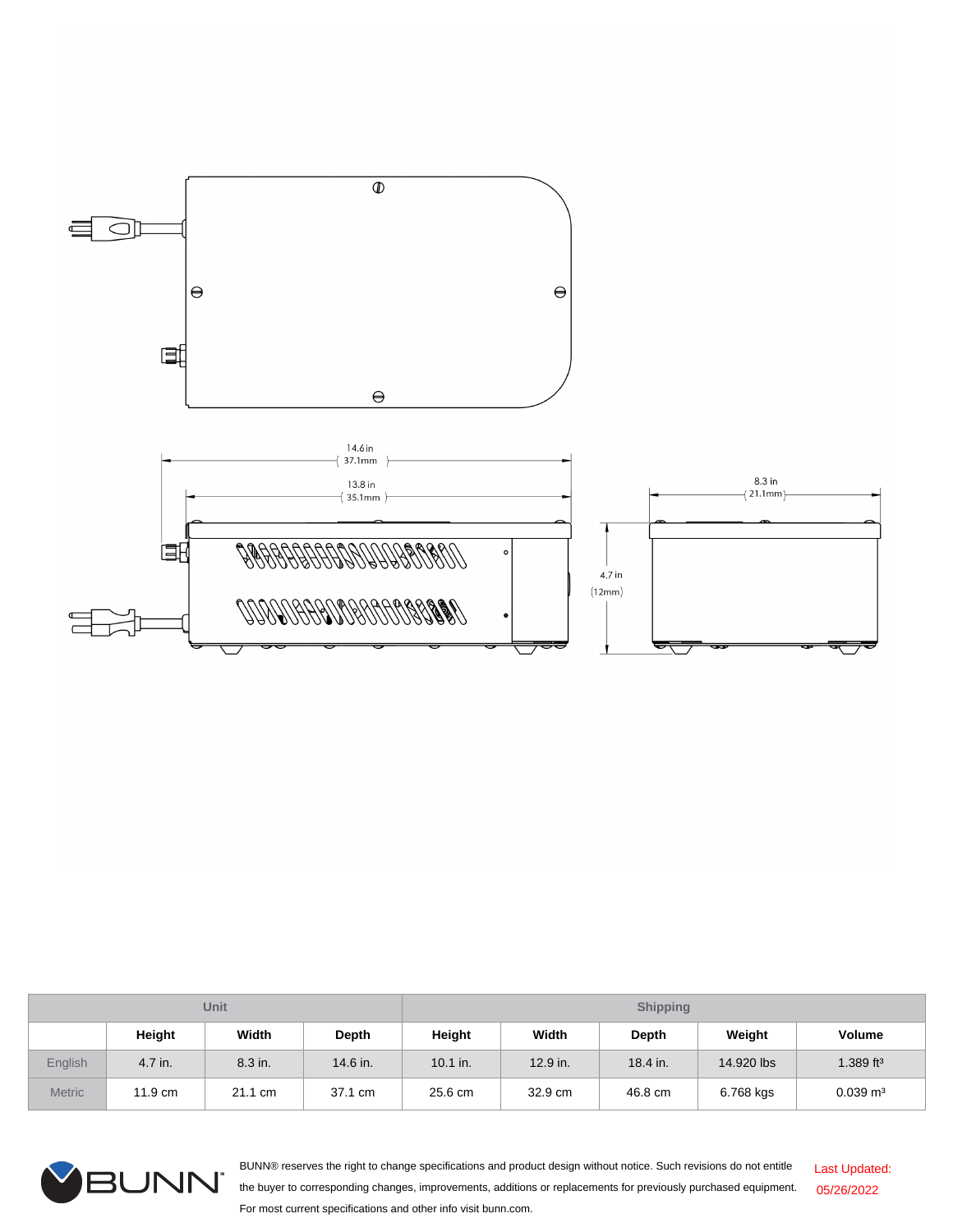\*Related Products selections are currently unavailable. Please contact your sales representative to find out more information.\*



BUNN® reserves the right to change specifications and product design without notice. Such revisions do not entitle the buyer to corresponding changes, improvements, additions or replacements for previously purchased equipment. For most current specifications and other info visit bunn.com. Last Updated: 05/26/2022